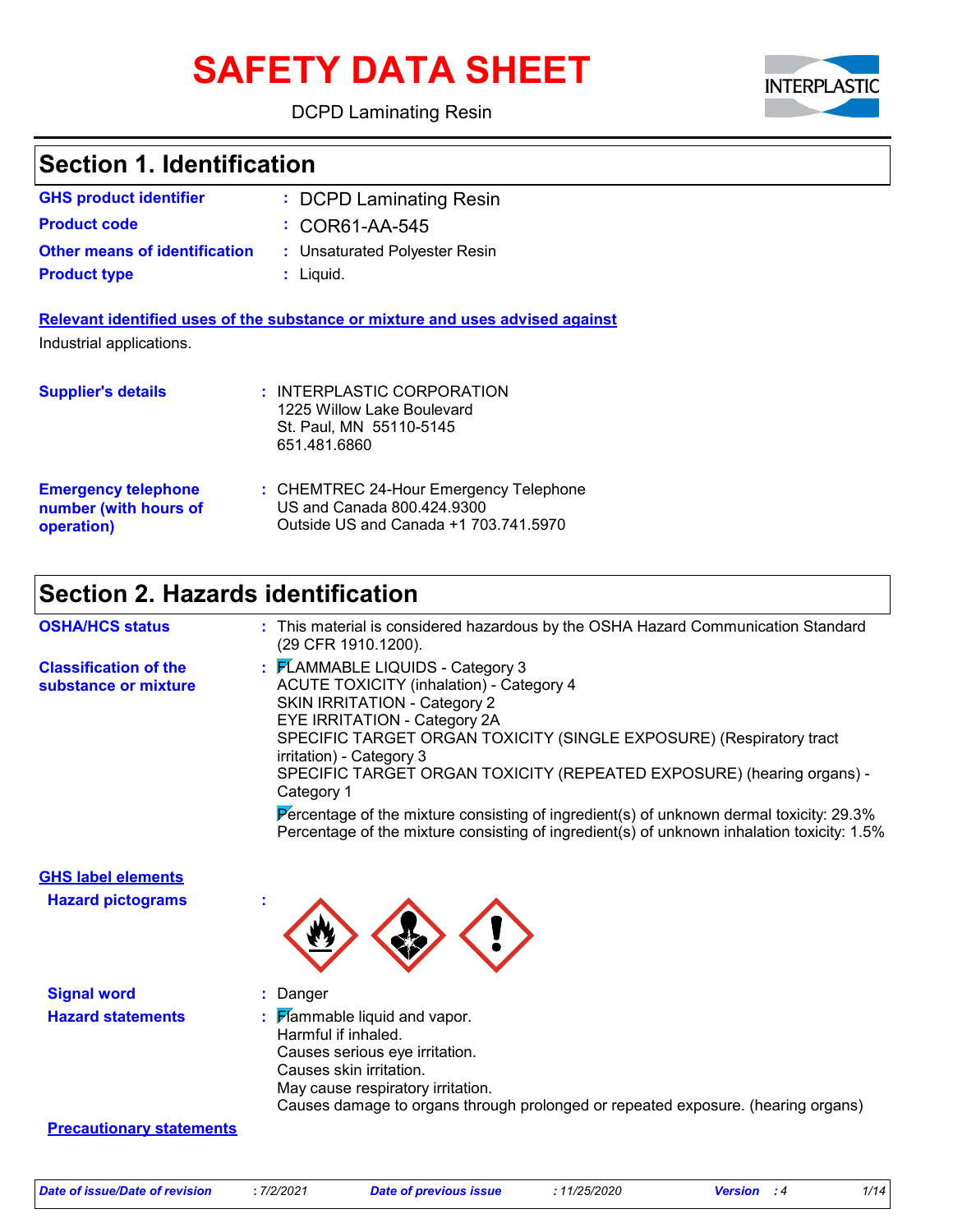### **Section 2. Hazards identification**

| <b>Prevention</b>                          | : Wear protective gloves. Wear eye or face protection. Keep away from heat, hot<br>surfaces, sparks, open flames and other ignition sources. No smoking. Use explosion-<br>proof electrical, ventilating, lighting and all material-handling equipment. Use only non-<br>sparking tools. Take precautionary measures against static discharge. Keep container<br>tightly closed. Use only outdoors or in a well-ventilated area. Do not breathe vapor. Do<br>not eat, drink or smoke when using this product. Wash hands thoroughly after handling.                                                                                                     |
|--------------------------------------------|---------------------------------------------------------------------------------------------------------------------------------------------------------------------------------------------------------------------------------------------------------------------------------------------------------------------------------------------------------------------------------------------------------------------------------------------------------------------------------------------------------------------------------------------------------------------------------------------------------------------------------------------------------|
| <b>Response</b>                            | : Cet medical attention if you feel unwell. IF INHALED: Remove person to fresh air and<br>keep comfortable for breathing. Call a POISON CENTER or physician if you feel unwell.<br>IF ON SKIN (or hair): Take off immediately all contaminated clothing. Rinse skin with<br>water or shower. IF ON SKIN: Wash with plenty of soap and water. Take off<br>contaminated clothing and wash it before reuse. If skin irritation occurs: Get medical<br>attention. IF IN EYES: Rinse cautiously with water for several minutes. Remove<br>contact lenses, if present and easy to do. Continue rinsing. If eye irritation persists: Get<br>medical attention. |
| <b>Storage</b>                             | : Store in a well-ventilated place. Keep cool. Store containers in a safe place.                                                                                                                                                                                                                                                                                                                                                                                                                                                                                                                                                                        |
| <b>Disposal</b>                            | : Dispose of contents and container in accordance with all local, regional, national and<br>international regulations. Do not pressurize, cut, weld, braze, solder, drill, grind or<br>expose containers to heat or sources of ignition.                                                                                                                                                                                                                                                                                                                                                                                                                |
| <b>Hazards not otherwise</b><br>classified | : None known.                                                                                                                                                                                                                                                                                                                                                                                                                                                                                                                                                                                                                                           |

### **Section 3. Composition/information on ingredients**

| Substance/mixture                              | : Mixture                     |
|------------------------------------------------|-------------------------------|
| <b>Other means of</b><br><i>identification</i> | : Unsaturated Polyester Resin |

| <b>Ingredient name</b> |             | <b>CAS number</b> |
|------------------------|-------------|-------------------|
| <b>s</b> tyrene        | $\leq$ 28.0 | 100-42-5          |
| Proprietary            | Proprietary |                   |

Any concentration shown as a range is to protect confidentiality or is due to batch variation. Any concentration shown as exact is based on formula.

**There are no additional ingredients present which, within the current knowledge of the supplier and in the concentrations applicable, are classified as hazardous to health or the environment and hence require reporting in this section.**

**Occupational exposure limits, if available, are listed in Section 8.**

**VOC content is listed in Section 9.**

**Environmental composition is shown in Section 15.**

### **Section 4. First aid measures**

| <b>Description of necessary first aid measures</b> |                                                                                                                                                                                                                                                                                                                                                                                                                                                                                                                                                                                                                                                           |
|----------------------------------------------------|-----------------------------------------------------------------------------------------------------------------------------------------------------------------------------------------------------------------------------------------------------------------------------------------------------------------------------------------------------------------------------------------------------------------------------------------------------------------------------------------------------------------------------------------------------------------------------------------------------------------------------------------------------------|
| <b>Eye contact</b>                                 | : Immediately flush eyes with plenty of water, occasionally lifting the upper and lower<br>eyelids. Check for and remove any contact lenses. Continue to rinse for at least 10<br>minutes. Get medical attention. Buffered baby shampoo will aid in removal of resin.                                                                                                                                                                                                                                                                                                                                                                                     |
| <b>Inhalation</b>                                  | : Remove victim to fresh air and keep at rest in a position comfortable for breathing. If it<br>is suspected that fumes are still present, the rescuer should wear an appropriate mask<br>or self-contained breathing apparatus. If not breathing, if breathing is irregular or if<br>respiratory arrest occurs, provide artificial respiration or oxygen by trained personnel. It<br>may be dangerous to the person providing aid to give mouth-to-mouth resuscitation.<br>Get medical attention. If necessary, call a poison center or physician. If unconscious,<br>place in recovery position and get medical attention immediately. Maintain an open |

*Date of issue/Date of revision* **:** *7/2/2021 Date of previous issue : 11/25/2020 Version : 4 2/14*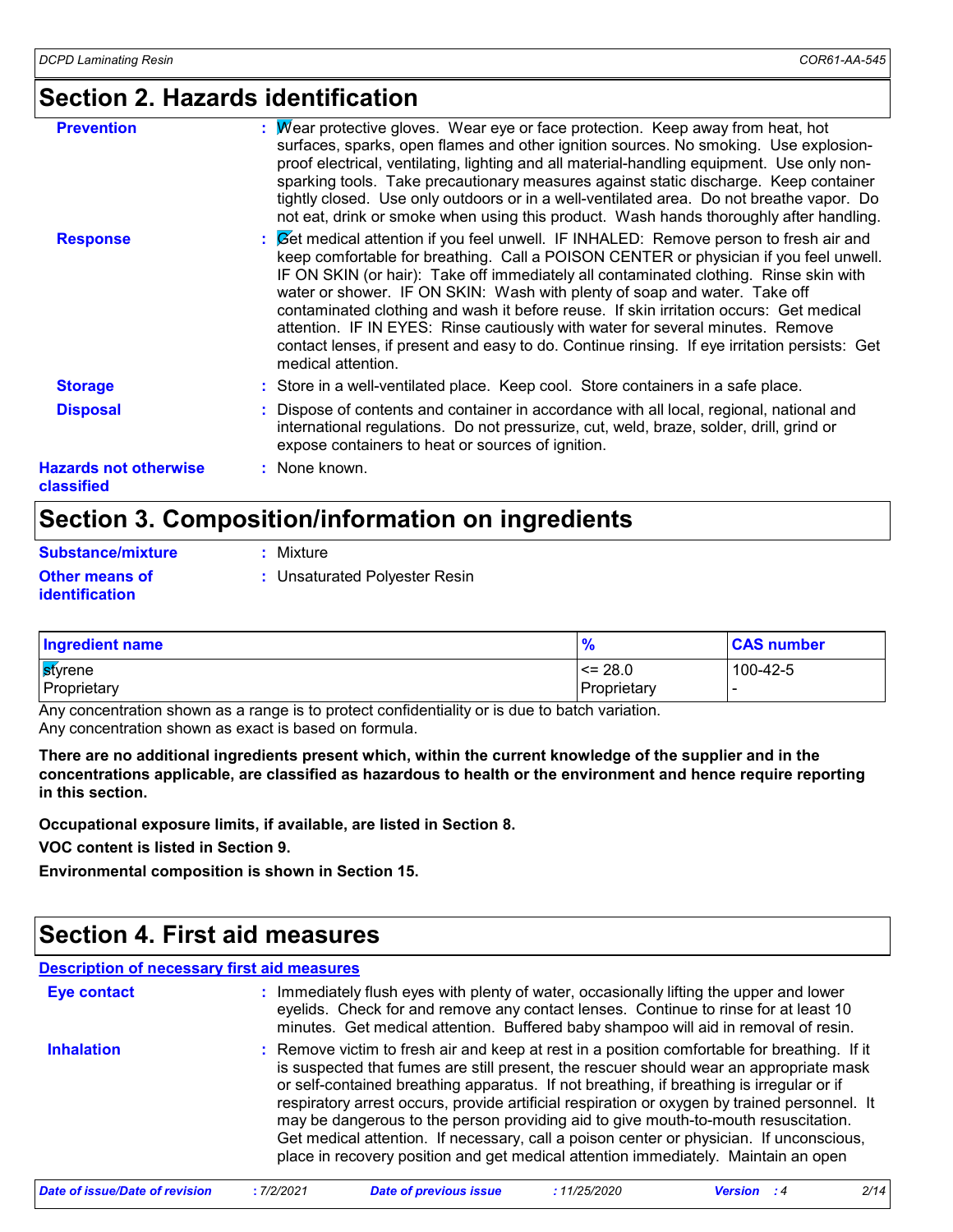### **Section 4. First aid measures**

|                     | airway. Loosen tight clothing such as a collar, tie, belt or waistband.                                                                                                                                                                                                                                                                                                                                                                                                                                                                                                                                                                                                                                                                                                                                           |
|---------------------|-------------------------------------------------------------------------------------------------------------------------------------------------------------------------------------------------------------------------------------------------------------------------------------------------------------------------------------------------------------------------------------------------------------------------------------------------------------------------------------------------------------------------------------------------------------------------------------------------------------------------------------------------------------------------------------------------------------------------------------------------------------------------------------------------------------------|
| <b>Skin contact</b> | : Remove contaminated clothing and shoes. Flush contaminated skin with plenty of<br>water. Continue to rinse for at least 10 minutes. Get medical attention. Wash clothing<br>before reuse. Clean shoes thoroughly before reuse.                                                                                                                                                                                                                                                                                                                                                                                                                                                                                                                                                                                  |
| <b>Ingestion</b>    | : Wash out mouth with water. Remove dentures if any. Remove victim to fresh air and<br>keep at rest in a position comfortable for breathing. If material has been swallowed and<br>the exposed person is conscious, give small quantities of water to drink. Stop if the<br>exposed person feels sick as vomiting may be dangerous. Do not induce vomiting<br>unless directed to do so by medical personnel. If vomiting occurs, the head should be<br>kept low so that vomit does not enter the lungs. Get medical attention following<br>exposure or if feeling unwell. Never give anything by mouth to an unconscious person.<br>If unconscious, place in recovery position and get medical attention immediately.<br>Maintain an open airway. Loosen tight clothing such as a collar, tie, belt or waistband. |

#### **Most important symptoms/effects, acute and delayed**

| <b>Potential acute health effects</b> |                                                                                                                                |
|---------------------------------------|--------------------------------------------------------------------------------------------------------------------------------|
| <b>Eye contact</b>                    | : Causes serious eye irritation.                                                                                               |
| <b>Inhalation</b>                     | Harmful if inhaled. May cause respiratory irritation.                                                                          |
| <b>Skin contact</b>                   | <b>Zauses skin irritation.</b><br>÷.                                                                                           |
| <b>Ingestion</b>                      | : No known significant effects or critical hazards.                                                                            |
| <b>Over-exposure signs/symptoms</b>   |                                                                                                                                |
| <b>Eye contact</b>                    | : Adverse symptoms may include the following:<br>pain or irritation<br>watering<br>redness                                     |
| <b>Inhalation</b>                     | : Adverse symptoms may include the following:<br>respiratory tract irritation<br>coughing                                      |
| <b>Skin contact</b>                   | : Adverse symptoms may include the following:<br>irritation<br>redness                                                         |
| <b>Ingestion</b>                      | : No specific data.                                                                                                            |
|                                       | <u>Indication of immediate medical attention and special treatment needed, if necessary</u>                                    |
| <b>Notes to physician</b>             | : Treat symptomatically. Contact poison treatment specialist immediately if large<br>quantities have been ingested or inhaled. |

**Specific treatments :** No specific treatment.

| <b>Protection of first-aiders</b> | $\sqrt{M}$ action shall be taken involving any personal risk or without suitable training. If it is<br>suspected that fumes are still present, the rescuer should wear an appropriate mask or |
|-----------------------------------|-----------------------------------------------------------------------------------------------------------------------------------------------------------------------------------------------|
|                                   | self-contained breathing apparatus. It may be dangerous to the person providing aid to<br>give mouth-to-mouth resuscitation.                                                                  |

**See toxicological information (Section 11)**

### **Section 5. Fire-fighting measures**

| <b>Extinguishing media</b>             |                                                        |
|----------------------------------------|--------------------------------------------------------|
| <b>Suitable extinguishing</b><br>media | : Use dry chemical, $CO2$ , water spray (fog) or foam. |
| Unsuitable extinguishing<br>media      | : Do not use water jet.                                |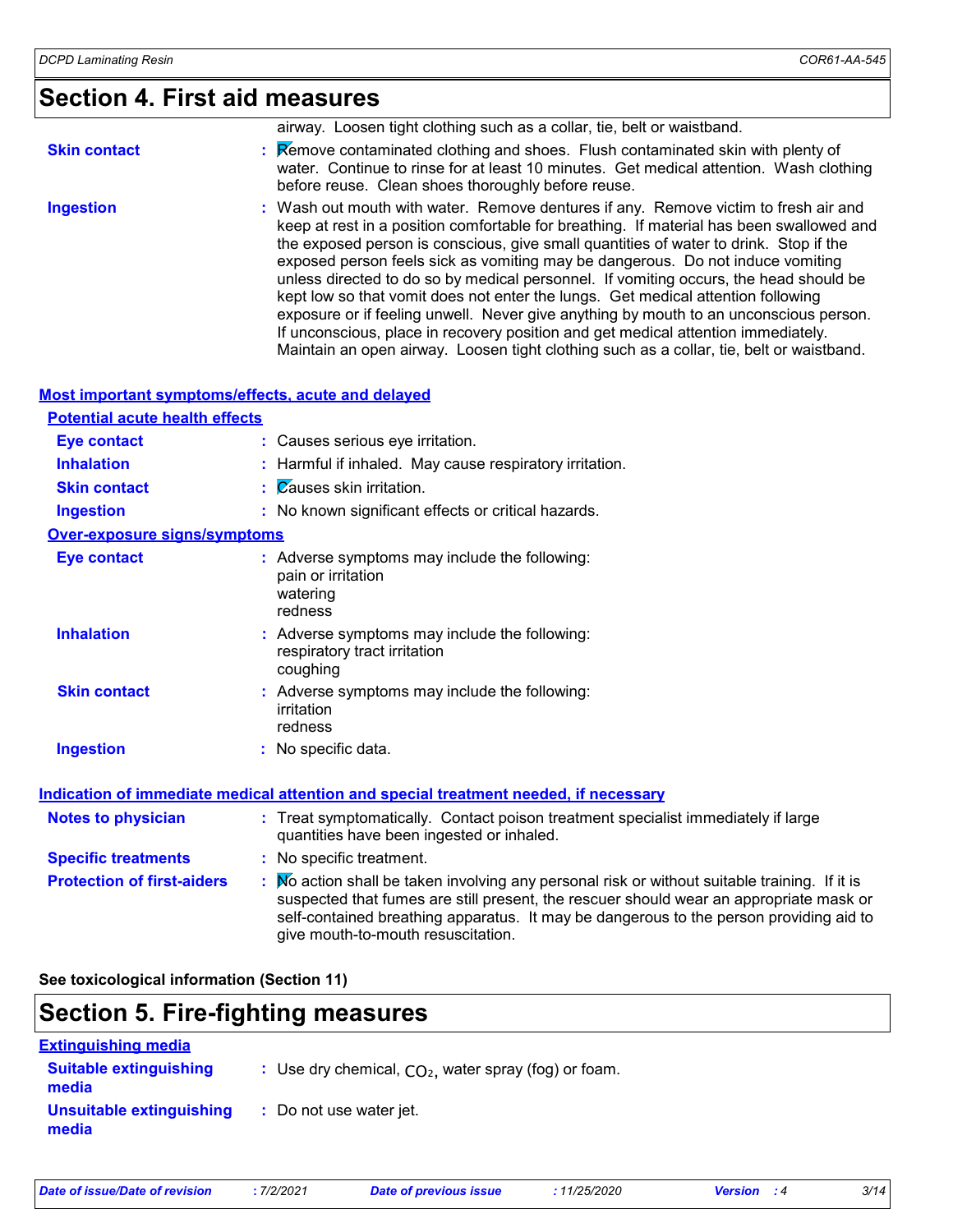### **Section 5. Fire-fighting measures**

| <b>Specific hazards arising</b><br>from the chemical     | : Flammable liquid and vapor. Runoff to sewer may create fire or explosion hazard. In a<br>fire or if heated, a pressure increase will occur and the container may burst, with the risk<br>of a subsequent explosion. The vapor/gas is heavier than air and will spread along the<br>ground. Vapors may accumulate in low or confined areas or travel a considerable<br>distance to a source of ignition and flash back. |
|----------------------------------------------------------|--------------------------------------------------------------------------------------------------------------------------------------------------------------------------------------------------------------------------------------------------------------------------------------------------------------------------------------------------------------------------------------------------------------------------|
| <b>Hazardous thermal</b><br>decomposition products       | Decomposition products may include the following materials:<br>carbon dioxide<br>carbon monoxide                                                                                                                                                                                                                                                                                                                         |
| <b>Special protective actions</b><br>for fire-fighters   | : Promptly isolate the scene by removing all persons from the vicinity of the incident if<br>there is a fire. No action shall be taken involving any personal risk or without suitable<br>training. Move containers from fire area if this can be done without risk. Use water<br>spray to keep fire-exposed containers cool.                                                                                            |
| <b>Special protective</b><br>equipment for fire-fighters | : Fire-fighters should wear appropriate protective equipment and self-contained breathing<br>apparatus (SCBA) with a full face-piece operated in positive pressure mode.                                                                                                                                                                                                                                                 |

### **Section 6. Accidental release measures**

#### **Personal precautions, protective equipment and emergency procedures**

| For non-emergency<br>personnel                               |          | : No action shall be taken involving any personal risk or without suitable training.<br>Evacuate surrounding areas. Keep unnecessary and unprotected personnel from<br>entering. Do not touch or walk through spilled material. Shut off all ignition sources.<br>No flares, smoking or flames in hazard area. Avoid breathing vapor or mist. Provide<br>adequate ventilation. Wear appropriate respirator when ventilation is inadequate. Put<br>on appropriate personal protective equipment.                                                                                                                                                                                                                                                                                              |  |  |  |  |
|--------------------------------------------------------------|----------|----------------------------------------------------------------------------------------------------------------------------------------------------------------------------------------------------------------------------------------------------------------------------------------------------------------------------------------------------------------------------------------------------------------------------------------------------------------------------------------------------------------------------------------------------------------------------------------------------------------------------------------------------------------------------------------------------------------------------------------------------------------------------------------------|--|--|--|--|
| For emergency responders                                     | <b>A</b> | If specialized clothing is required to deal with the spillage, take note of any information in<br>Section 8 on suitable and unsuitable materials. See also the information in "For non-<br>emergency personnel".                                                                                                                                                                                                                                                                                                                                                                                                                                                                                                                                                                             |  |  |  |  |
| <b>Environmental precautions</b>                             |          | : Avoid dispersal of spilled material and runoff and contact with soil, waterways, drains<br>and sewers. Inform the relevant authorities if the product has caused environmental<br>pollution (sewers, waterways, soil or air).                                                                                                                                                                                                                                                                                                                                                                                                                                                                                                                                                              |  |  |  |  |
| <b>Methods and materials for containment and cleaning up</b> |          |                                                                                                                                                                                                                                                                                                                                                                                                                                                                                                                                                                                                                                                                                                                                                                                              |  |  |  |  |
| <b>Small spill</b>                                           |          | : Stop leak if without risk. Move containers from spill area. Use spark-proof tools and<br>explosion-proof equipment. Dispose of via a licensed waste disposal contractor.<br>Absorb with an inert material and transfer the spilled material and absorbent to an<br>appropriate waste disposal container. Wear appropriate respirator when ventilation is<br>inadequate. Wear eye/face protection.                                                                                                                                                                                                                                                                                                                                                                                          |  |  |  |  |
| <b>Large spill</b>                                           |          | : Stop leak if without risk. Move containers from spill area. Use spark-proof tools and<br>explosion-proof equipment. Approach release from upwind. Prevent entry into sewers,<br>water courses, basements or confined areas. Contain and collect spillage with non-<br>combustible, absorbent material e.g. sand, earth, vermiculite or diatomaceous earth and<br>place in container for disposal according to local regulations (see Section 13). Dispose<br>of via a licensed waste disposal contractor. Contaminated absorbent material may pose<br>the same hazard as the spilled product. Note: see Section 1 for emergency contact<br>information and Section 13 for waste disposal. Wear appropriate respiratory protection.<br>Wear protective clothing and eye or face protection: |  |  |  |  |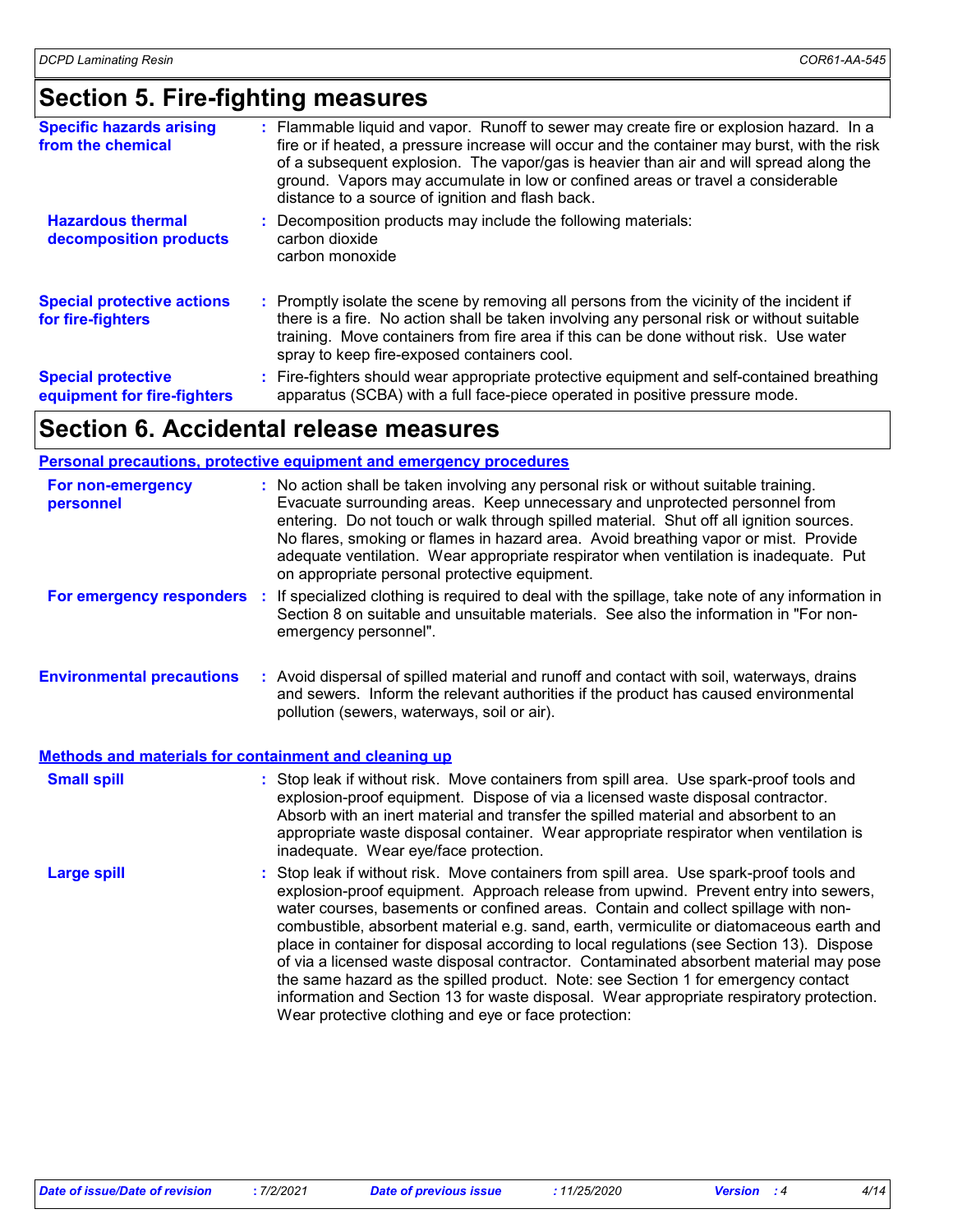### **Section 7. Handling and storage**

| <b>Precautions for safe handling</b>                                      |                                                                                                                                                                                                                                                                                                                                                                                                                                                                                                                                                                                                                                                                                                                                                                                                                                                                         |  |  |  |
|---------------------------------------------------------------------------|-------------------------------------------------------------------------------------------------------------------------------------------------------------------------------------------------------------------------------------------------------------------------------------------------------------------------------------------------------------------------------------------------------------------------------------------------------------------------------------------------------------------------------------------------------------------------------------------------------------------------------------------------------------------------------------------------------------------------------------------------------------------------------------------------------------------------------------------------------------------------|--|--|--|
| <b>Protective measures</b>                                                | $\triangleright$ to appropriate personal protective equipment (see Section 8). Do not breathe<br>vapor or mist. Do not ingest. Avoid contact with eyes, skin and clothing. Use only with<br>adequate ventilation. Wear appropriate respirator when ventilation is inadequate. Do<br>not enter storage areas and confined spaces unless adequately ventilated. Keep in the<br>original container or an approved alternative made from a compatible material, kept<br>tightly closed when not in use. Store and use away from heat, sparks, open flame or<br>any other ignition source. Use explosion-proof electrical (ventilating, lighting and<br>material handling) equipment. Use only non-sparking tools. Take precautionary<br>measures against electrostatic discharges. Empty containers retain product residue<br>and can be hazardous. Do not reuse container. |  |  |  |
| <b>Advice on general</b><br>occupational hygiene                          | Eating, drinking and smoking should be prohibited in areas where this material is<br>handled, stored and processed. Workers should wash hands and face before eating,<br>drinking and smoking. Remove contaminated clothing and protective equipment before<br>entering eating areas. See also Section 8 for additional information on hygiene<br>measures.                                                                                                                                                                                                                                                                                                                                                                                                                                                                                                             |  |  |  |
| <b>Conditions for safe storage,</b><br>including any<br>incompatibilities | Do not store above the following temperature: 38°C (100.4°F). Store in accordance with<br>local regulations. Store in a segregated and approved area. Store in original container<br>protected from direct sunlight in a dry, cool and well-ventilated area, away from<br>incompatible materials (see Section 10) and food and drink. Eliminate all ignition<br>sources. Separate from oxidizing materials. Keep container tightly closed and sealed<br>until ready for use. Containers that have been opened must be carefully resealed and<br>kept upright to prevent leakage. Do not store in unlabeled containers. Use appropriate<br>containment to avoid environmental contamination. See Section 10 for incompatible<br>materials before handling or use. Store containers in a safe place.                                                                      |  |  |  |

### **Section 8. Exposure controls/personal protection**

#### **Control parameters**

### **Occupational exposure limits**

| <b>Ingredient name</b>                      | <b>Exposure limits</b>                                             |      |  |  |  |  |  |
|---------------------------------------------|--------------------------------------------------------------------|------|--|--|--|--|--|
| <b>styrene</b>                              | <b>ACGIH TLV (United States, 3/2019).</b>                          |      |  |  |  |  |  |
|                                             | TWA: 20 ppm 8 hours.                                               |      |  |  |  |  |  |
|                                             | STEL: 40 ppm 15 minutes.                                           |      |  |  |  |  |  |
|                                             | OSHA PEL 1989 (United States, 3/1989).                             |      |  |  |  |  |  |
|                                             | TWA: 50 ppm 8 hours.                                               |      |  |  |  |  |  |
|                                             | TWA: 215 mg/m <sup>3</sup> 8 hours.                                |      |  |  |  |  |  |
|                                             | STEL: 100 ppm 15 minutes.                                          |      |  |  |  |  |  |
|                                             | STEL: 425 mg/m <sup>3</sup> 15 minutes.                            |      |  |  |  |  |  |
|                                             | OSHA PEL Z2 (United States, 2/2013).                               |      |  |  |  |  |  |
|                                             | TWA: 100 ppm 8 hours.                                              |      |  |  |  |  |  |
|                                             | CEIL: 200 ppm                                                      |      |  |  |  |  |  |
|                                             | AMP: 600 ppm 5 minutes.                                            |      |  |  |  |  |  |
|                                             | NIOSH REL (United States, 10/2016).                                |      |  |  |  |  |  |
|                                             | TWA: 50 ppm 10 hours.                                              |      |  |  |  |  |  |
|                                             | TWA: 215 mg/m <sup>3</sup> 10 hours.                               |      |  |  |  |  |  |
|                                             | STEL: 100 ppm 15 minutes.                                          |      |  |  |  |  |  |
|                                             | STEL: 425 mg/m <sup>3</sup> 15 minutes.                            |      |  |  |  |  |  |
| <b>Proprietary Monomer</b>                  | ACGIH TLV (United States, 3/2019).                                 |      |  |  |  |  |  |
|                                             | TWA: 10 ppm 8 hours.                                               |      |  |  |  |  |  |
|                                             | OSHA PEL 1989 (United States, 3/1989).                             |      |  |  |  |  |  |
|                                             | TWA: 50 ppm 8 hours.                                               |      |  |  |  |  |  |
|                                             | TWA: 240 mg/m <sup>3</sup> 8 hours.                                |      |  |  |  |  |  |
| Date of issue/Date of revision<br>:7/2/2021 | <b>Date of previous issue</b><br>:11/25/2020<br><b>Version : 4</b> | 5/14 |  |  |  |  |  |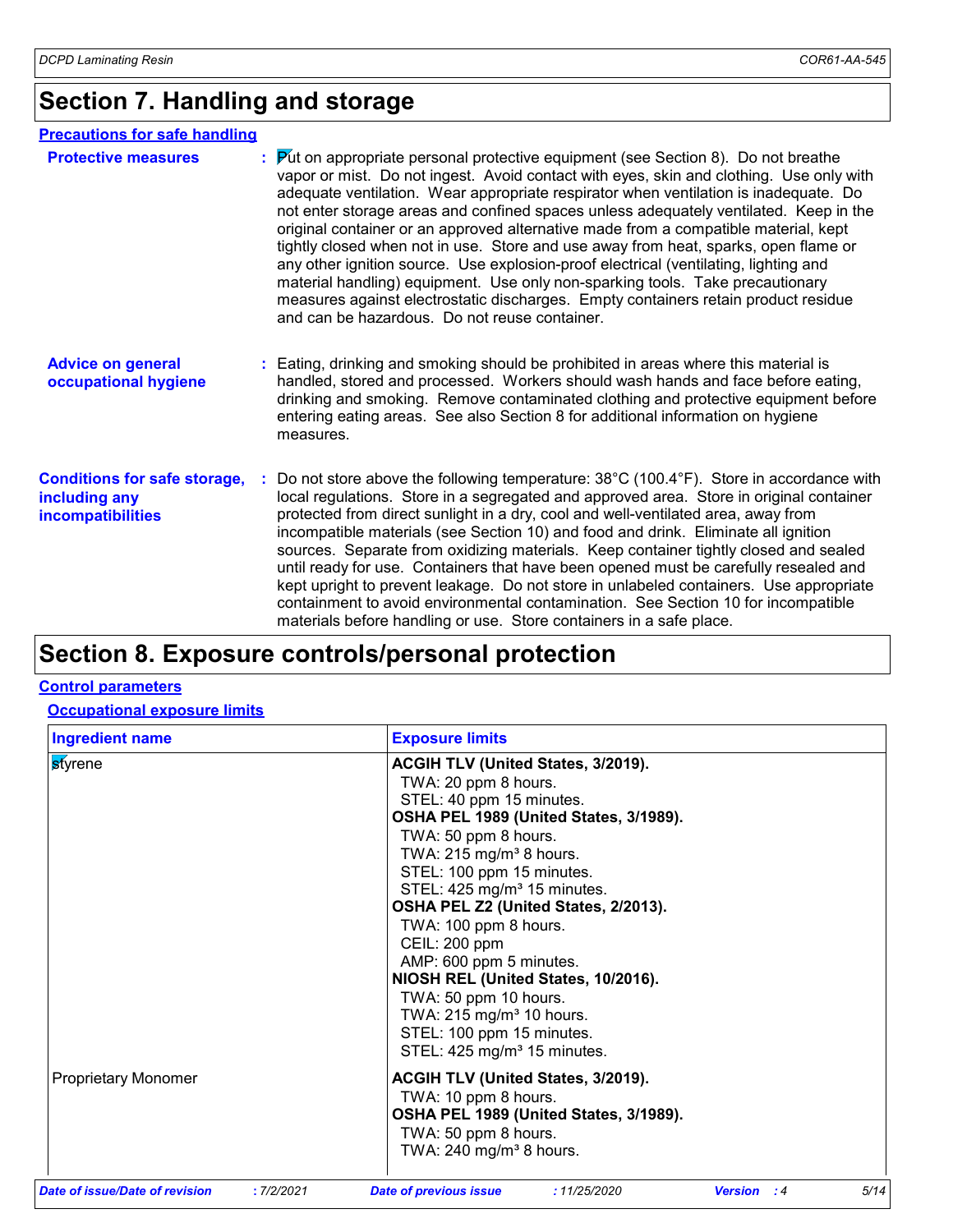### **Section 8. Exposure controls/personal protection**

|                                            | STEL: 100 ppm 15 minutes.<br>STEL: 485 mg/m <sup>3</sup> 15 minutes.<br>NIOSH REL (United States, 10/2016).<br>TWA: 50 ppm 10 hours.<br>TWA: 240 mg/m <sup>3</sup> 10 hours.<br>STEL: 100 ppm 15 minutes.<br>STEL: 485 mg/m <sup>3</sup> 15 minutes.<br>OSHA PEL (United States, 5/2018).<br><b>CEIL: 100 ppm</b><br>CEIL: 480 mg/m <sup>3</sup>                                                                                                                                                                                                                                                                     |  |  |  |
|--------------------------------------------|----------------------------------------------------------------------------------------------------------------------------------------------------------------------------------------------------------------------------------------------------------------------------------------------------------------------------------------------------------------------------------------------------------------------------------------------------------------------------------------------------------------------------------------------------------------------------------------------------------------------|--|--|--|
| <b>Appropriate engineering</b><br>controls | Use only with adequate ventilation. Use process enclosures, local exhaust ventilation or<br>other engineering controls to keep worker exposure to airborne contaminants below any<br>recommended or statutory limits. The engineering controls also need to keep gas,<br>vapor or dust concentrations below any lower explosive limits. Use explosion-proof<br>ventilation equipment.                                                                                                                                                                                                                                |  |  |  |
| <b>Environmental exposure</b><br>controls  | Emissions from ventilation or work process equipment should be checked to ensure<br>they comply with the requirements of environmental protection legislation. In some<br>cases, fume scrubbers, filters or engineering modifications to the process equipment<br>will be necessary to reduce emissions to acceptable levels.                                                                                                                                                                                                                                                                                        |  |  |  |
| <b>Individual protection measures</b>      |                                                                                                                                                                                                                                                                                                                                                                                                                                                                                                                                                                                                                      |  |  |  |
| <b>Hygiene measures</b>                    | Wash hands, forearms and face thoroughly after handling chemical products, before<br>eating, smoking and using the lavatory and at the end of the working period.<br>Appropriate techniques should be used to remove potentially contaminated clothing.<br>Wash contaminated clothing before reusing. Ensure that eyewash stations and safety<br>showers are close to the workstation location.                                                                                                                                                                                                                      |  |  |  |
| <b>Eye/face protection</b>                 | Safety eyewear complying with an approved standard should be used when a risk<br>assessment indicates this is necessary to avoid exposure to liquid splashes, mists,<br>gases or dusts. If contact is possible, the following protection should be worn, unless<br>the assessment indicates a higher degree of protection: chemical splash goggles.                                                                                                                                                                                                                                                                  |  |  |  |
| <b>Skin protection</b>                     |                                                                                                                                                                                                                                                                                                                                                                                                                                                                                                                                                                                                                      |  |  |  |
| <b>Hand protection</b>                     | Chemical-resistant, impervious gloves complying with an approved standard should be<br>worn at all times when handling chemical products if a risk assessment indicates this is<br>necessary. Considering the parameters specified by the glove manufacturer, check<br>during use that the gloves are still retaining their protective properties. It should be<br>noted that the time to breakthrough for any glove material may be different for different<br>glove manufacturers. In the case of mixtures, consisting of several substances, the<br>protection time of the gloves cannot be accurately estimated. |  |  |  |
| <b>Body protection</b>                     | Personal protective equipment for the body should be selected based on the task being<br>÷.<br>performed and the risks involved and should be approved by a specialist before<br>handling this product. When there is a risk of ignition from static electricity, wear anti-<br>static protective clothing. For the greatest protection from static discharges, clothing<br>should include anti-static overalls, boots and gloves.                                                                                                                                                                                   |  |  |  |
| <b>Other skin protection</b>               | : Appropriate footwear and any additional skin protection measures should be selected<br>based on the task being performed and the risks involved and should be approved by a<br>specialist before handling this product.                                                                                                                                                                                                                                                                                                                                                                                            |  |  |  |
| <b>Respiratory protection</b>              | Based on the hazard and potential for exposure, select a respirator that meets the<br>appropriate standard or certification. Respirators must be used according to a<br>respiratory protection program to ensure proper fitting, training, and other important<br>aspects of use.                                                                                                                                                                                                                                                                                                                                    |  |  |  |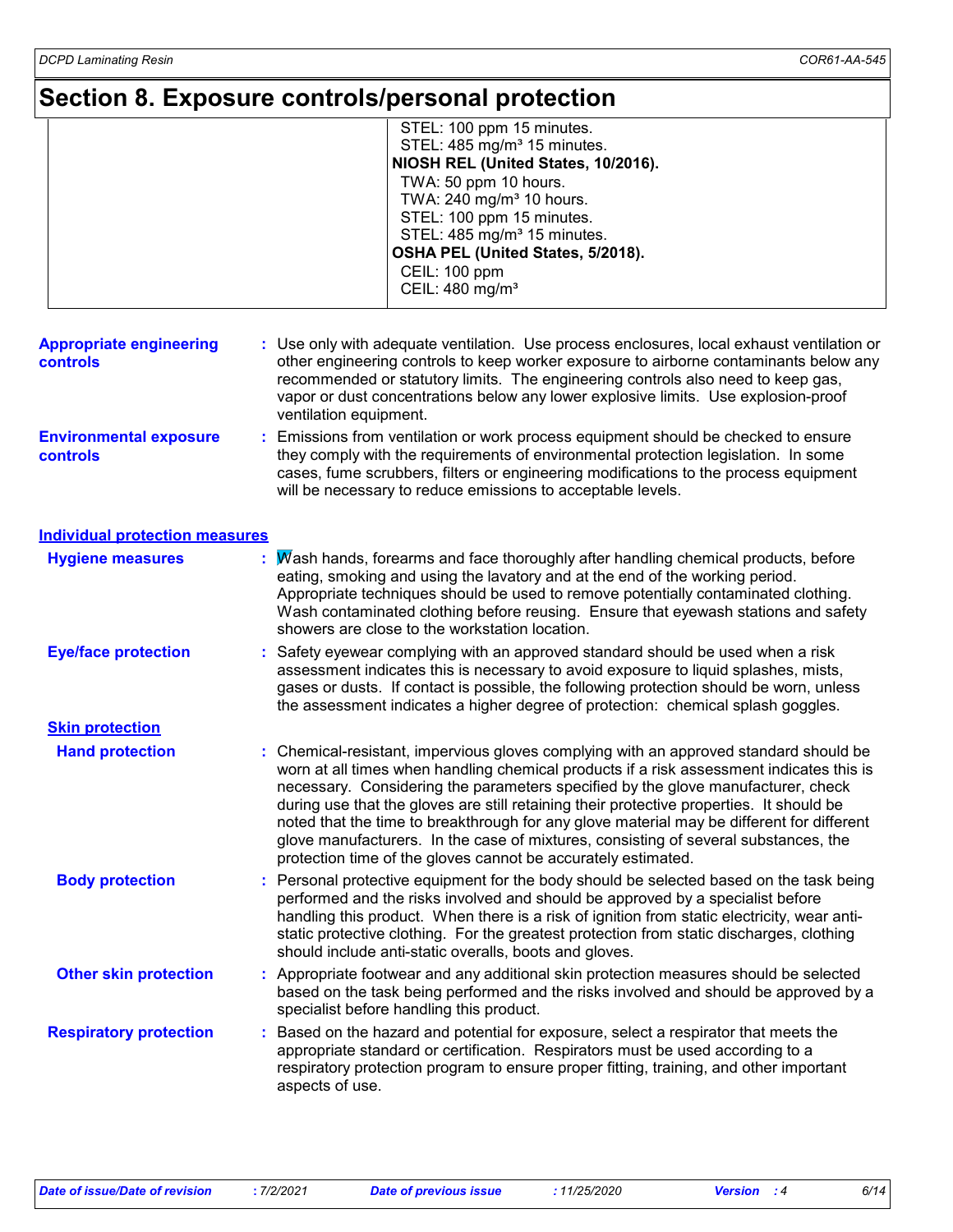### **Section 9. Physical and chemical properties**

#### **Appearance**

| <b>Physical state</b>                             | : Liquid.                                                      |  |  |  |  |
|---------------------------------------------------|----------------------------------------------------------------|--|--|--|--|
| <b>Color</b>                                      | : Various                                                      |  |  |  |  |
| Odor                                              | Sweetish.                                                      |  |  |  |  |
| <b>Odor threshold</b>                             | $: 0.1$ ppm                                                    |  |  |  |  |
| pH                                                | Not applicable.                                                |  |  |  |  |
| <b>Melting point</b>                              | : Not available.                                               |  |  |  |  |
| <b>Boiling point</b>                              | : 145 to 168°C (293 to 334.4°F)                                |  |  |  |  |
| <b>Flash point</b>                                | : Closed cup: $>31^{\circ}$ C ( $>87.8^{\circ}$ F)             |  |  |  |  |
| <b>Evaporation rate</b>                           | $:$ <1 (butyl acetate = 1)                                     |  |  |  |  |
| Lower and upper explosive<br>(flammable) limits   | Lower: 0.9%<br>Upper: 6.8%                                     |  |  |  |  |
| <b>Vapor pressure</b>                             | $: 0.2$ to 0.67 kPa (1.5 to 5 mm Hg) [room temperature]        |  |  |  |  |
| <b>Vapor density</b>                              | : $3.6$ [Air = 1]                                              |  |  |  |  |
| <b>Relative density</b>                           | $: 0.9 \text{ to } 1.3$                                        |  |  |  |  |
| <b>Solubility</b>                                 | : Not available.                                               |  |  |  |  |
| <b>Solubility in water</b>                        | Not applicable.                                                |  |  |  |  |
| <b>Partition coefficient: n-</b><br>octanol/water | : Not available.                                               |  |  |  |  |
| <b>Auto-ignition temperature</b>                  | : Not available.                                               |  |  |  |  |
| <b>Viscosity</b>                                  | Not available.                                                 |  |  |  |  |
| <b>VOC content</b>                                | $29.9%$ (w/w)<br>As shipped, including monomers and additives. |  |  |  |  |

### **Section 10. Stability and reactivity**

| <b>Reactivity</b>                                   | : No specific test data related to reactivity available for this product or its ingredients.                                                                                                                                               |  |  |  |
|-----------------------------------------------------|--------------------------------------------------------------------------------------------------------------------------------------------------------------------------------------------------------------------------------------------|--|--|--|
| <b>Chemical stability</b>                           | : The product is stable.                                                                                                                                                                                                                   |  |  |  |
| <b>Possibility of hazardous</b><br><b>reactions</b> | : Hazardous reactions or instability may occur under certain conditions of storage or use.                                                                                                                                                 |  |  |  |
| <b>Conditions to avoid</b>                          | : Avoid all possible sources of ignition (spark or flame). Do not pressurize, cut, weld,<br>braze, solder, drill, grind or expose containers to heat or sources of ignition. Do not<br>allow vapor to accumulate in low or confined areas. |  |  |  |
|                                                     | Hazardous polymerization may occur under certain conditions of storage or use. Keep<br>away from heat and direct sunlight. Keep away from heat and flame. Keep away from<br>oxidizing agents.                                              |  |  |  |
| <b>Incompatible materials</b>                       | Reactive or incompatible with the following materials:<br>oxidizing materials                                                                                                                                                              |  |  |  |
|                                                     | Reactive or incompatible with the following materials: metals, acids and alkalis.<br>Incompatible with alkali metals. Incompatible with some alkalis. Incompatible with some<br>strong acids. Incompatible with copper alloys., brass.     |  |  |  |
| <b>Hazardous decomposition</b><br>products          | : Under normal conditions of storage and use, hazardous decomposition products should<br>not be produced.                                                                                                                                  |  |  |  |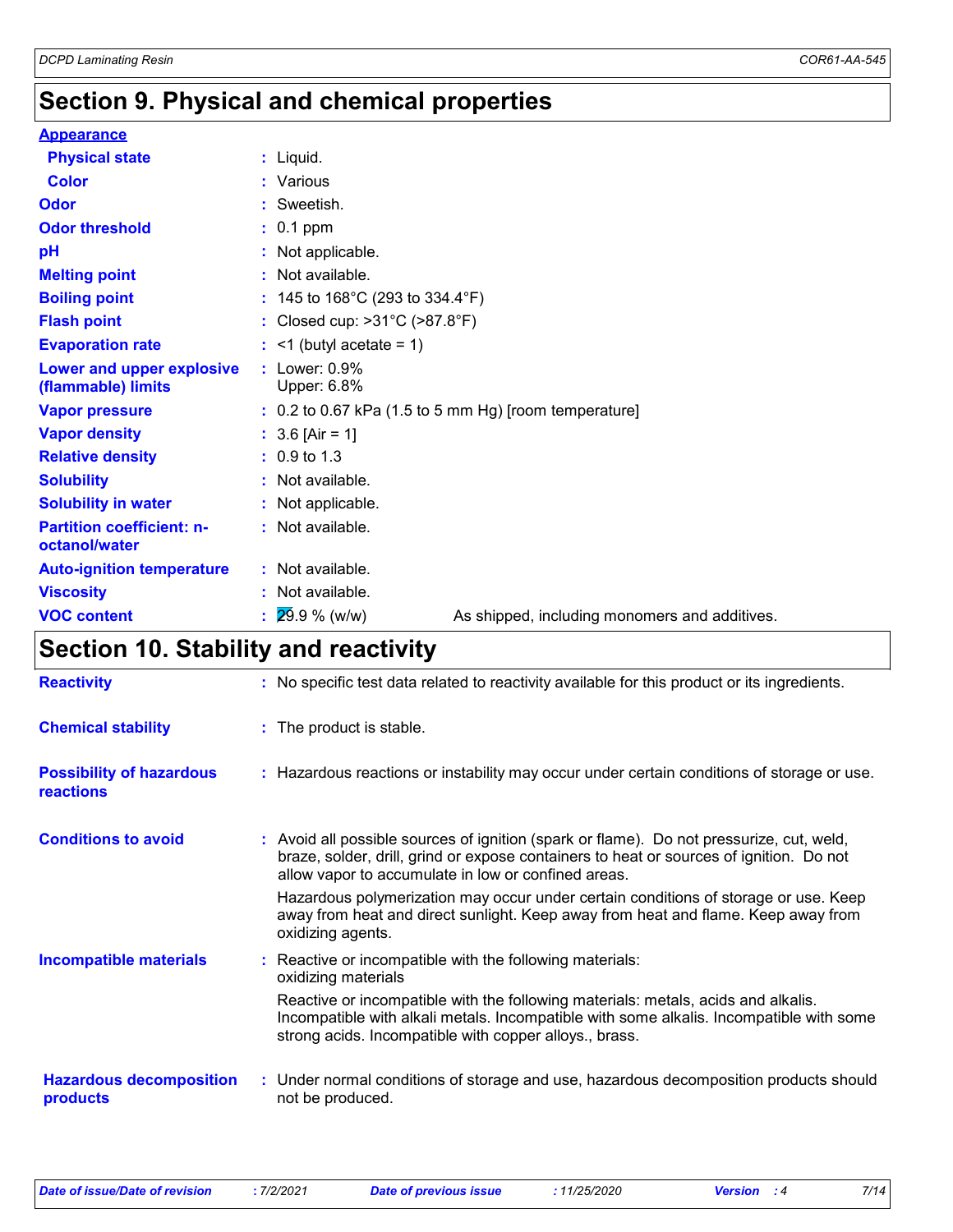### **Section 11. Toxicological information**

#### **Information on toxicological effects**

#### **Acute toxicity**

| <b>Product/ingredient name</b> | <b>Result</b>                | <b>Species</b> | <b>Dose</b>               | <b>Exposure</b> |
|--------------------------------|------------------------------|----------------|---------------------------|-----------------|
| <b>s</b> tyrene                | LC50 Inhalation Gas.         | Rat            | $ 2770$ ppm               | 4 hours         |
|                                | <b>LC50 Inhalation Vapor</b> | Rat            | $11800 \,\mathrm{mg/m^3}$ | 4 hours         |
|                                | LD50 Oral                    | Rat            | 2650 mg/kg                |                 |
| <b>Proprietary Monomer</b>     | LD50 Oral                    | Rat            | 4900 mg/kg                |                 |

**Irritation/Corrosion**

| <b>Product/ingredient name</b> | <b>Result</b>            | <b>Species</b> | <b>Score</b> | <b>Exposure</b>     | <b>Observation</b>       |
|--------------------------------|--------------------------|----------------|--------------|---------------------|--------------------------|
| ∣ <mark>s</mark> tvrene        | Eyes - Mild irritant     | Human          |              | $50$ ppm            |                          |
|                                | Eyes - Moderate irritant | Rabbit         |              | <b>24 hours 100</b> |                          |
|                                |                          |                |              | mg                  |                          |
|                                | Eyes - Severe irritant   | Rabbit         |              | $100 \text{ mg}$    | $\overline{\phantom{0}}$ |
|                                | Skin - Mild irritant     | Rabbit         |              | 500 mg              | $\overline{\phantom{0}}$ |
|                                | Skin - Moderate irritant | Rabbit         |              | 100 %               |                          |
| <b>Proprietary Monomer</b>     | Eyes - Mild irritant     | Rabbit         |              | 91 mg               | $\overline{\phantom{0}}$ |
|                                | Skin - Moderate irritant | Rabbit         |              | 100 %               |                          |
|                                |                          |                |              |                     |                          |

#### **Sensitization**

Not available.

#### **Mutagenicity**

Not available.

#### **Carcinogenicity**

Not available.

#### **Conclusion/Summary :**

Styrene manufacturers have determined that the weight of evidence for the carcinogenicity of this substance does not meet the criteria for classification.

In 2018, styrene was listed by IARC as a probable carcinogen to humans (Group 2A) based on hazard assessment data. The United States NTP listed styrene as reasonably anticipated to be a human carcinogen based on "limited evidence" from studies in humans, "sufficient evidence" from studies in experimental animals, and supporting data on mechanisms of carcinogenesis. The significance of these results for humans has not been established through risk assessment.

#### **Classification**

| <b>Product/ingredient name</b>                | <b>OSHA</b> | <b>IARC</b> | <b>NTP</b>                                       |
|-----------------------------------------------|-------------|-------------|--------------------------------------------------|
| <b>S</b> tvrene<br><b>Proprietary Monomer</b> |             | 2A<br>2B    | Reasonably anticipated to be a human carcinogen. |

#### **Reproductive toxicity**

Not available.

#### **Teratogenicity**

Not available.

#### **Specific target organ toxicity (single exposure)**

| <b>Name</b>                | <b>Category</b> | ∣ Route of<br>exposure | <b>Target organs</b>                    |
|----------------------------|-----------------|------------------------|-----------------------------------------|
| l <mark>st</mark> vrene    | Category 3      | Not applicable.        | Respiratory tract<br><b>lirritation</b> |
| <b>Proprietary Monomer</b> | Category 3      | Not applicable.        | Narcotic effects                        |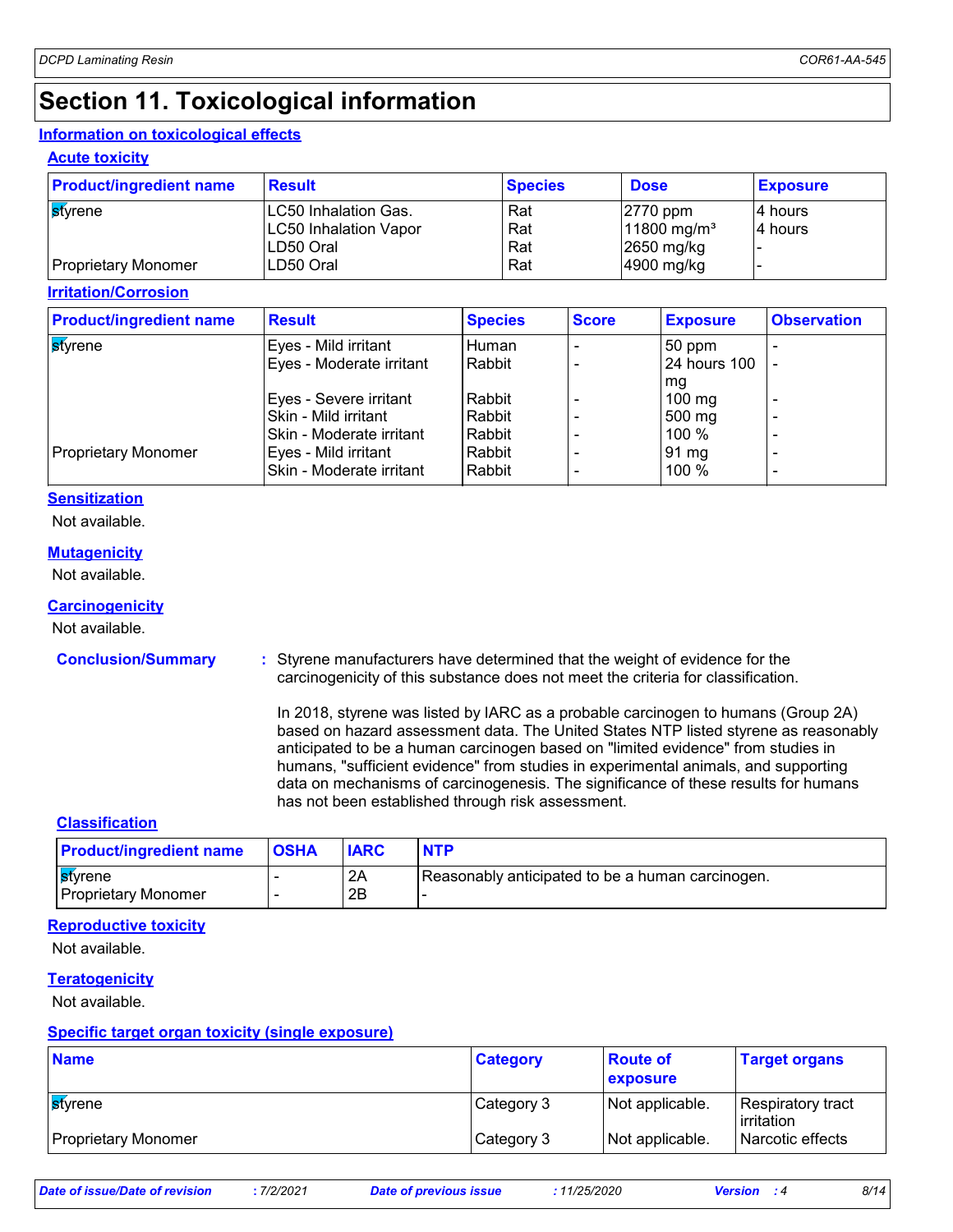### **Section 11. Toxicological information**

**Eye contact :** Causes serious eye irritation.

**:** Not available.

#### **Specific target organ toxicity (repeated exposure)**

| <b>Name</b> | <b>Category</b> | <b>Route of</b><br>exposure | <b>Target organs</b> |
|-------------|-----------------|-----------------------------|----------------------|
| I styrene   | Category        | l Inhalation                | hearing organs       |

A study of long term effects of workers exposed to styrene levels in the range of 25-35 ppm for an 8-hour TWA indicated a possible mild hearing loss.

#### **Aspiration hazard**

**Information on the likely routes of exposure**

**Potential acute health effects**

| <b>Name</b> | <b>Result</b>                |
|-------------|------------------------------|
| styrene     | ASPIRATION HAZARD - Category |

| <b>Inhalation</b>                                                   | : Harmful if inhaled. May cause respiratory irritation.                                                      |
|---------------------------------------------------------------------|--------------------------------------------------------------------------------------------------------------|
| <b>Skin contact</b>                                                 | Zauses skin irritation.                                                                                      |
| <b>Ingestion</b>                                                    | : No known significant effects or critical hazards.                                                          |
|                                                                     | Symptoms related to the physical, chemical and toxicological characteristics                                 |
| <b>Eye contact</b>                                                  | : Adverse symptoms may include the following:<br>pain or irritation<br>watering<br>redness                   |
| <b>Inhalation</b>                                                   | : Adverse symptoms may include the following:<br>respiratory tract irritation<br>coughing                    |
| <b>Skin contact</b>                                                 | : Adverse symptoms may include the following:<br>irritation<br>redness                                       |
| <b>Ingestion</b>                                                    | : No specific data.                                                                                          |
| <b>Short term exposure</b><br><b>Potential immediate</b><br>effects | Delayed and immediate effects and also chronic effects from short and long term exposure<br>: Not available. |
| <b>Potential delayed effects</b>                                    | : Not available.                                                                                             |
| <b>Long term exposure</b>                                           |                                                                                                              |
| <b>Potential immediate</b><br>effects                               | : Not available.                                                                                             |
| <b>Potential delayed effects</b>                                    | : Not available.                                                                                             |
| <b>Potential chronic health effects</b>                             |                                                                                                              |
| Not available.                                                      |                                                                                                              |
| <b>General</b>                                                      | $\therefore$ Zauses damage to organs through prolonged or repeated exposure.                                 |
| <b>Carcinogenicity</b>                                              | No known significant effects or critical hazards.                                                            |
| <b>Mutagenicity</b>                                                 | No known significant effects or critical hazards.                                                            |
| <b>Teratogenicity</b>                                               | No known significant effects or critical hazards.                                                            |

*Date of issue/Date of revision* **:** *7/2/2021 Date of previous issue : 11/25/2020 Version : 4 9/14*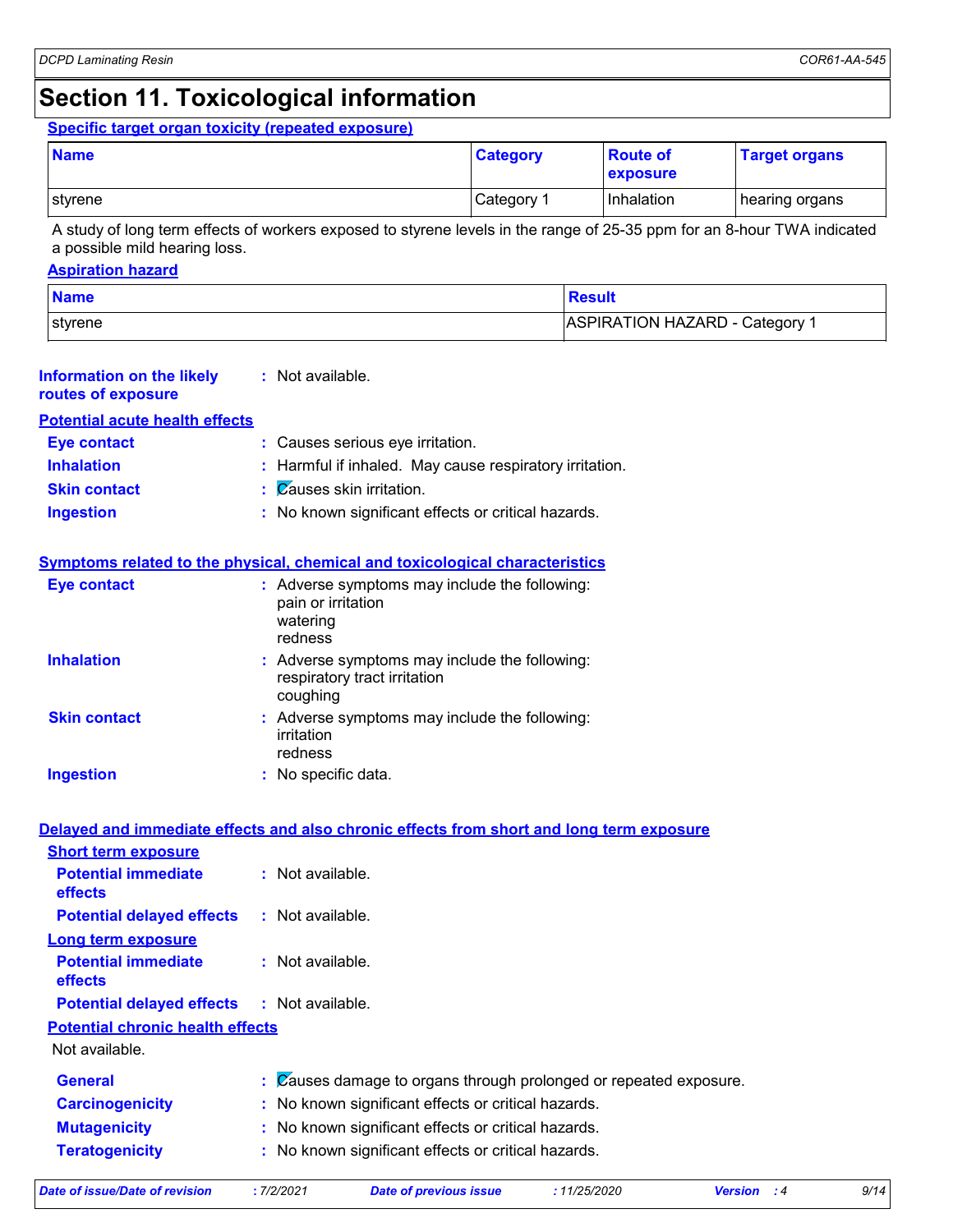### **Section 11. Toxicological information**

**Developmental effects** : No known significant effects or critical hazards.

**Fertility effects :** No known significant effects or critical hazards.

#### **Numerical measures of toxicity**

#### **Acute toxicity estimates**

| <b>Route</b>                | <b>ATE</b> value |
|-----------------------------|------------------|
| $\overline{\mathsf{Q}}$ ral | 9260.3 mg/kg     |
| Inhalation (gases)          | 9962 ppm         |
| Inhalation (vapors)         | 42.44 mg/l       |

### **Section 12. Ecological information**

#### **Toxicity**

| <b>Product/ingredient name</b> | <b>Result</b>                                                       | <b>Species</b>                                          | <b>Exposure</b>      |
|--------------------------------|---------------------------------------------------------------------|---------------------------------------------------------|----------------------|
| styrene                        | Acute EC50 1400 µg/l Fresh water                                    | Algae - Pseudokirchneriella<br>subcapitata              | 72 hours             |
|                                | Acute EC50 720 µg/l Fresh water                                     | Algae - Pseudokirchneriella<br>subcapitata              | 96 hours             |
|                                | Acute EC50 4700 µg/l Fresh water<br>Acute LC50 52 mg/l Marine water | Daphnia - Daphnia magna<br>Crustaceans - Artemia salina | 48 hours<br>48 hours |
|                                | Acute LC50 4020 µg/l Fresh water                                    | Fish - Pimephales promelas                              | 96 hours             |
|                                | Chronic NOEC 63 µg/l Fresh water                                    | Algae - Pseudokirchneriella<br>subcapitata              | 96 hours             |

#### **Persistence and degradability**

| <b>Product/ingredient name</b> | Test                     | <b>Result</b>            |                   | <b>Dose</b> | ∣ Inoculum       |
|--------------------------------|--------------------------|--------------------------|-------------------|-------------|------------------|
| styrene                        | <b>OECD</b>              | 70 % - Readily - 28 days |                   |             |                  |
| <b>Product/ingredient name</b> | <b>Aquatic half-life</b> |                          | <b>Photolysis</b> |             | Biodegradability |
| styrene                        |                          |                          |                   |             | <b>IReadily</b>  |

#### **Bioaccumulative potential**

| <b>Product/ingredient name</b>               | $\mathsf{LogP}_\mathsf{ow}$ | <b>BCF</b>         | <b>Potential</b> |
|----------------------------------------------|-----------------------------|--------------------|------------------|
| <b>styrene</b><br><b>Proprietary Monomer</b> | 0.35<br>3.48                | 13.49<br>15 to 140 | low<br>low       |
|                                              |                             |                    |                  |

#### **Mobility in soil**

**Soil/water partition coefficient (KOC)**

**:** Not available.

**Other adverse effects** : No known significant effects or critical hazards.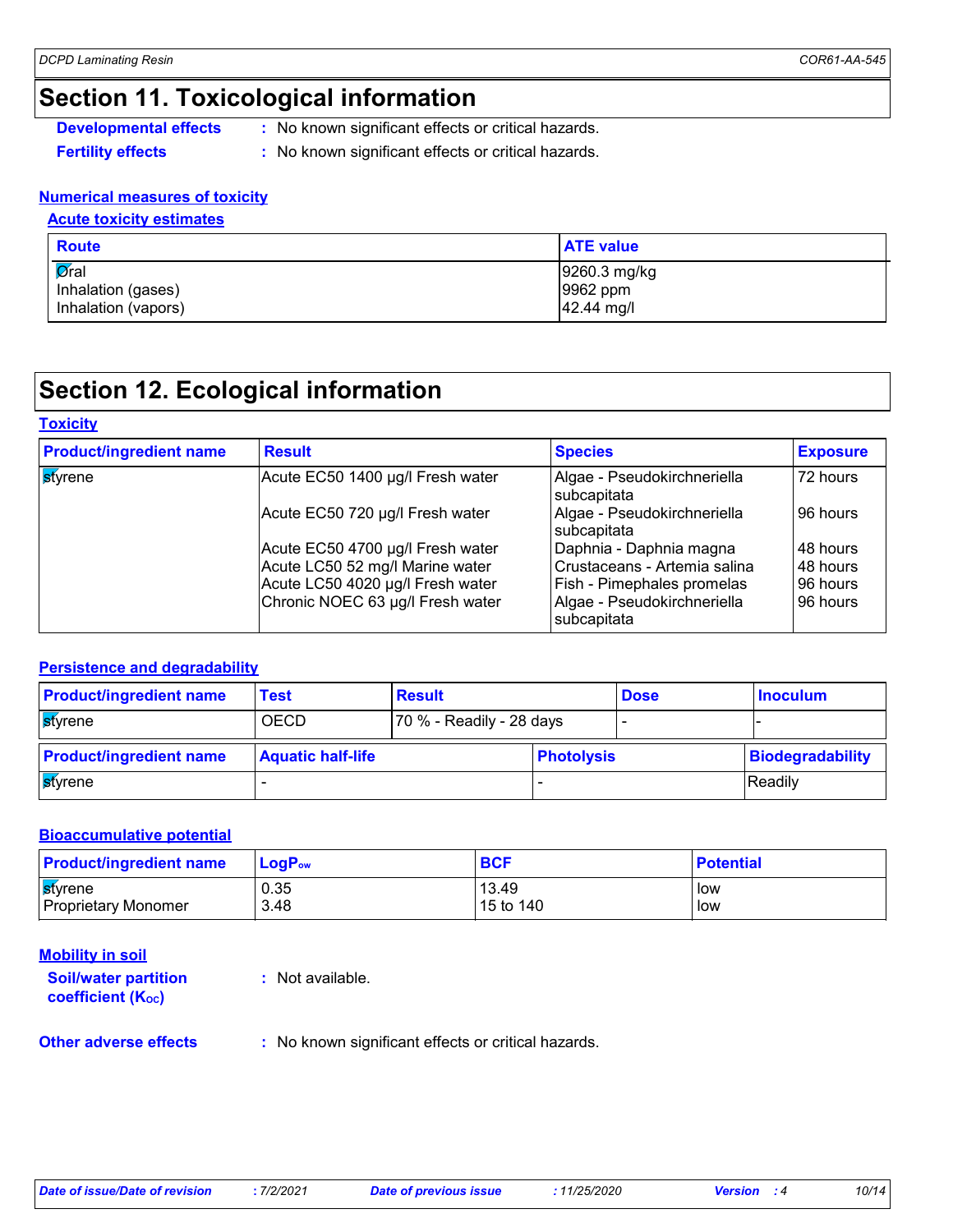### **Section 13. Disposal considerations**

| <b>Disposal methods</b> | : The generation of waste should be avoided or minimized wherever possible. Disposal<br>of this product, solutions and any by-products should at all times comply with the<br>requirements of environmental protection and waste disposal legislation and any<br>regional local authority requirements. Dispose of surplus and non-recyclable products<br>via a licensed waste disposal contractor. Waste should not be disposed of untreated to<br>the sewer unless fully compliant with the requirements of all authorities with jurisdiction.<br>Waste packaging should be recycled. Incineration or landfill should only be considered<br>when recycling is not feasible. This material and its container must be disposed of in a<br>safe way. Care should be taken when handling emptied containers that have not been<br>cleaned or rinsed out. Empty containers or liners may retain some product residues.<br>Vapor from product residues may create a highly flammable or explosive atmosphere |
|-------------------------|----------------------------------------------------------------------------------------------------------------------------------------------------------------------------------------------------------------------------------------------------------------------------------------------------------------------------------------------------------------------------------------------------------------------------------------------------------------------------------------------------------------------------------------------------------------------------------------------------------------------------------------------------------------------------------------------------------------------------------------------------------------------------------------------------------------------------------------------------------------------------------------------------------------------------------------------------------------------------------------------------------|
|                         | inside the container. Do not cut, weld or grind used containers unless they have been<br>cleaned thoroughly internally. Avoid dispersal of spilled material and runoff and contact<br>with soil, waterways, drains and sewers.                                                                                                                                                                                                                                                                                                                                                                                                                                                                                                                                                                                                                                                                                                                                                                           |

## **Section 14. Transport information**

|                                        | <b>DOT</b><br><b>Classification</b> | <b>Mexico</b><br><b>Classification</b> | <b>TDG</b><br><b>Classification</b> | <b>IATA</b>                     | <b>IMDG</b>                     |
|----------------------------------------|-------------------------------------|----------------------------------------|-------------------------------------|---------------------------------|---------------------------------|
| <b>UN number</b>                       | <b>UN1866</b>                       | <b>UN1866</b>                          | <b>UN1866</b>                       | <b>UN1866</b>                   | <b>UN1866</b>                   |
| <b>UN proper</b><br>shipping name      | <b>RESIN</b><br><b>SOLUTION</b>     | <b>RESIN</b><br><b>SOLUTION</b>        | <b>RESIN</b><br><b>SOLUTION</b>     | <b>RESIN</b><br><b>SOLUTION</b> | <b>RESIN</b><br><b>SOLUTION</b> |
| <b>Transport</b><br>hazard class(es)   | 3<br>FLAMMABLE LIQUID               | 3<br>$\mathbf{v}$                      | 3                                   | 3<br>Ø                          | 3                               |
| <b>Packing group</b>                   | $\mathbf{III}$                      | ШI                                     | $\mathbf{III}$                      | $\mathbf{III}$                  | III                             |
| <b>Environmental</b><br><b>hazards</b> | No.                                 | No.                                    | No.                                 | No.                             | No.                             |

#### **Additional information**

| <b>DOT Classification</b>                                                                               | <b>Reportable quantity</b> 3596.4 lbs / 1632.8 kg [392.12 gal / 1484.3 L]. Package sizes<br>shipped in quantities less than the product reportable quantity are not subject to the RQ<br>(reportable quantity) transportation requirements.     |
|---------------------------------------------------------------------------------------------------------|-------------------------------------------------------------------------------------------------------------------------------------------------------------------------------------------------------------------------------------------------|
| <b>TDG Classification</b>                                                                               | : Product classified as per the following sections of the Transportation of Dangerous<br>Goods Regulations: 2.18-2.19 (Class 3).                                                                                                                |
|                                                                                                         | Special precautions for user : Transport within user's premises: always transport in closed containers that are<br>upright and secure. Ensure that persons transporting the product know what to do in the<br>event of an accident or spillage. |
| <b>Transport in bulk according : Not available.</b><br>to Annex II of MARPOL and<br>the <b>IBC</b> Code |                                                                                                                                                                                                                                                 |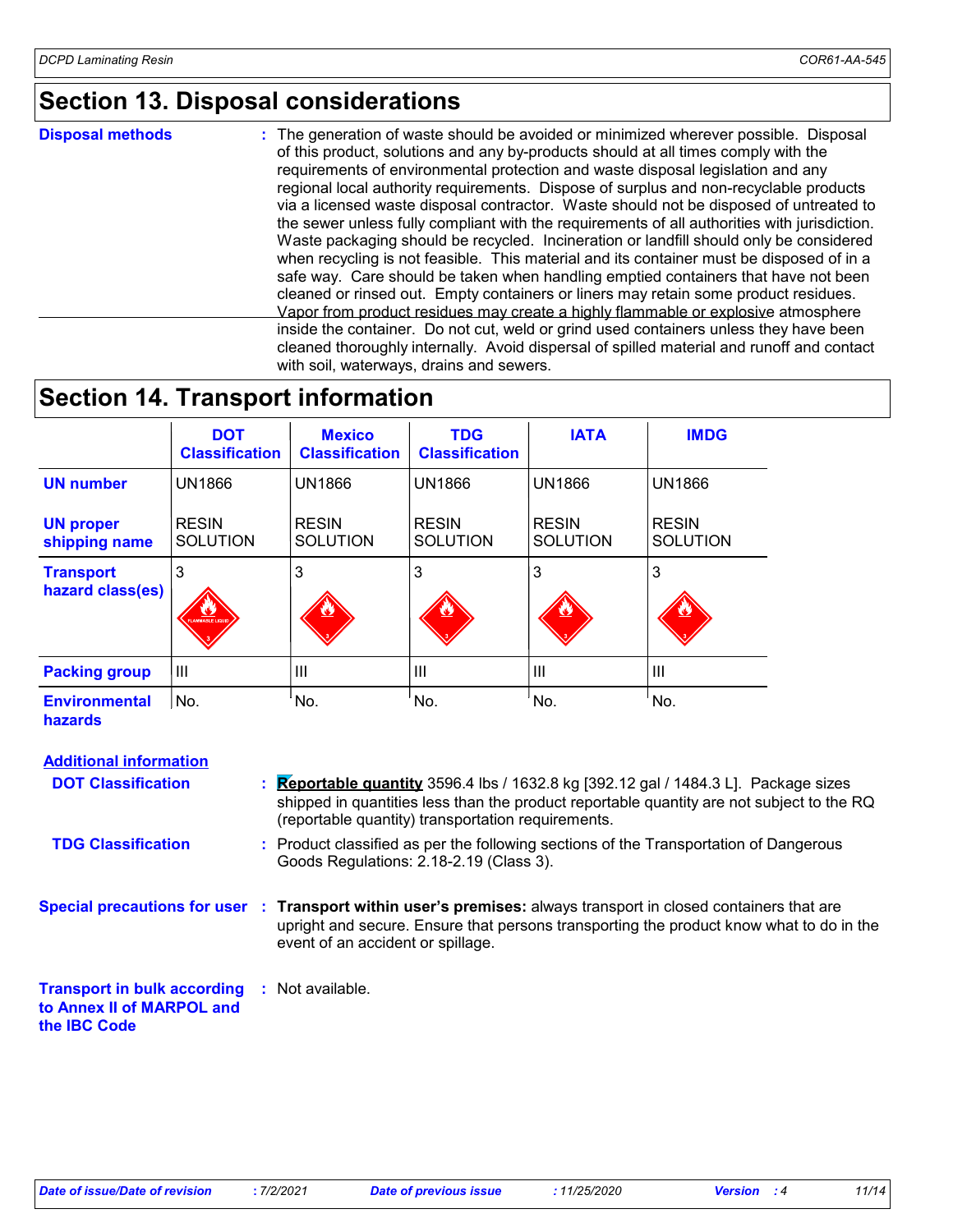### **Section 15. Regulatory information**

| <b>U.S. Federal regulations</b>                                                  | : TSCA 8(a) PAIR: Poly(oxy-1,2-ethanediyl), $\alpha$ -[4-(1,1,3,3-tetramethylbutyl)phenyl]- $\omega$ -<br>hydroxy-; triethyl phosphate                                                                                                                                                                                              |
|----------------------------------------------------------------------------------|-------------------------------------------------------------------------------------------------------------------------------------------------------------------------------------------------------------------------------------------------------------------------------------------------------------------------------------|
|                                                                                  |                                                                                                                                                                                                                                                                                                                                     |
|                                                                                  | TSCA 8(a) CDR Exempt/Partial exemption: Not determined                                                                                                                                                                                                                                                                              |
|                                                                                  | TSCA 8(c) calls for record of SAR: triethyl phosphate                                                                                                                                                                                                                                                                               |
|                                                                                  | Clean Water Act (CWA) 307: Naphthenic acids, copper salts; 2-ethylhexanoic acid,<br>copper salt                                                                                                                                                                                                                                     |
|                                                                                  | Clean Water Act (CWA) 311: styrene; propionic acid                                                                                                                                                                                                                                                                                  |
| <b>Clean Air Act Section 112(b)</b><br><b>Hazardous Air Pollutants</b><br>(HAPs) | : Listed                                                                                                                                                                                                                                                                                                                            |
|                                                                                  | If components are "Listed", and additional information is required, contact Supplier<br>using email in Section 16.                                                                                                                                                                                                                  |
| <b>Clean Air Act Section 602</b><br><b>Class I Substances</b>                    | : Not listed                                                                                                                                                                                                                                                                                                                        |
| <b>Clean Air Act Section 602</b><br><b>Class II Substances</b>                   | : Not listed                                                                                                                                                                                                                                                                                                                        |
| <b>SARA 302/304</b>                                                              |                                                                                                                                                                                                                                                                                                                                     |
| <b>Composition/information on ingredients</b>                                    |                                                                                                                                                                                                                                                                                                                                     |
| No products were found.                                                          |                                                                                                                                                                                                                                                                                                                                     |
| <b>SARA 304 RQ</b>                                                               | : Not applicable.                                                                                                                                                                                                                                                                                                                   |
| <b>SARA 311/312</b>                                                              |                                                                                                                                                                                                                                                                                                                                     |
| <b>Classification</b><br>Category 3                                              | : FLAMMABLE LIQUIDS - Category 3<br><b>ACUTE TOXICITY (inhalation) - Category 4</b><br><b>SKIN IRRITATION - Category 2</b><br>EYE IRRITATION - Category 2A<br>SPECIFIC TARGET ORGAN TOXICITY (SINGLE EXPOSURE) (Respiratory tract irritation) -<br>SPECIFIC TARGET ORGAN TOXICITY (REPEATED EXPOSURE) (hearing organs) - Category 1 |

#### **SARA 313**

|                                           | <b>Product name</b>     | <b>CAS number</b> | $\frac{9}{6}$ |
|-------------------------------------------|-------------------------|-------------------|---------------|
| <b>Form R - Reporting</b><br>requirements | l stvrene               | $100-42-5$        | $\leq$ 28.0   |
| <b>Supplier notification</b>              | l <mark>s</mark> tvrene | $1100 - 42 - 5$   | 27.81         |

SARA 313 notifications must not be detached from the SDS and any copying and redistribution of the SDS shall include copying and redistribution of the notice attached to copies of the SDS subsequently redistributed.

The following components are listed: STYRENE; PHENYLETHYLENE; Proprietary **:** Monomer **Massachusetts Styrene** α-Methyl styrene Methanol **California Prop. 65 New York :** The following components are listed: Styrene **New Jersey :** The following components are listed: STYRENE MONOMER; BENZENE, ETHENYL-; Proprietary Monomer **Pennsylvania :** The following components are listed: BENZENE, ETHENYL-**State regulations :** The following components are listed. For more information go to www.P65Warnings.ca.gov. Any concentration shown as exact is based on formula. *Date of issue/Date of revision* **:** *7/2/2021 Date of previous issue : 11/25/2020 Version : 4 12/14*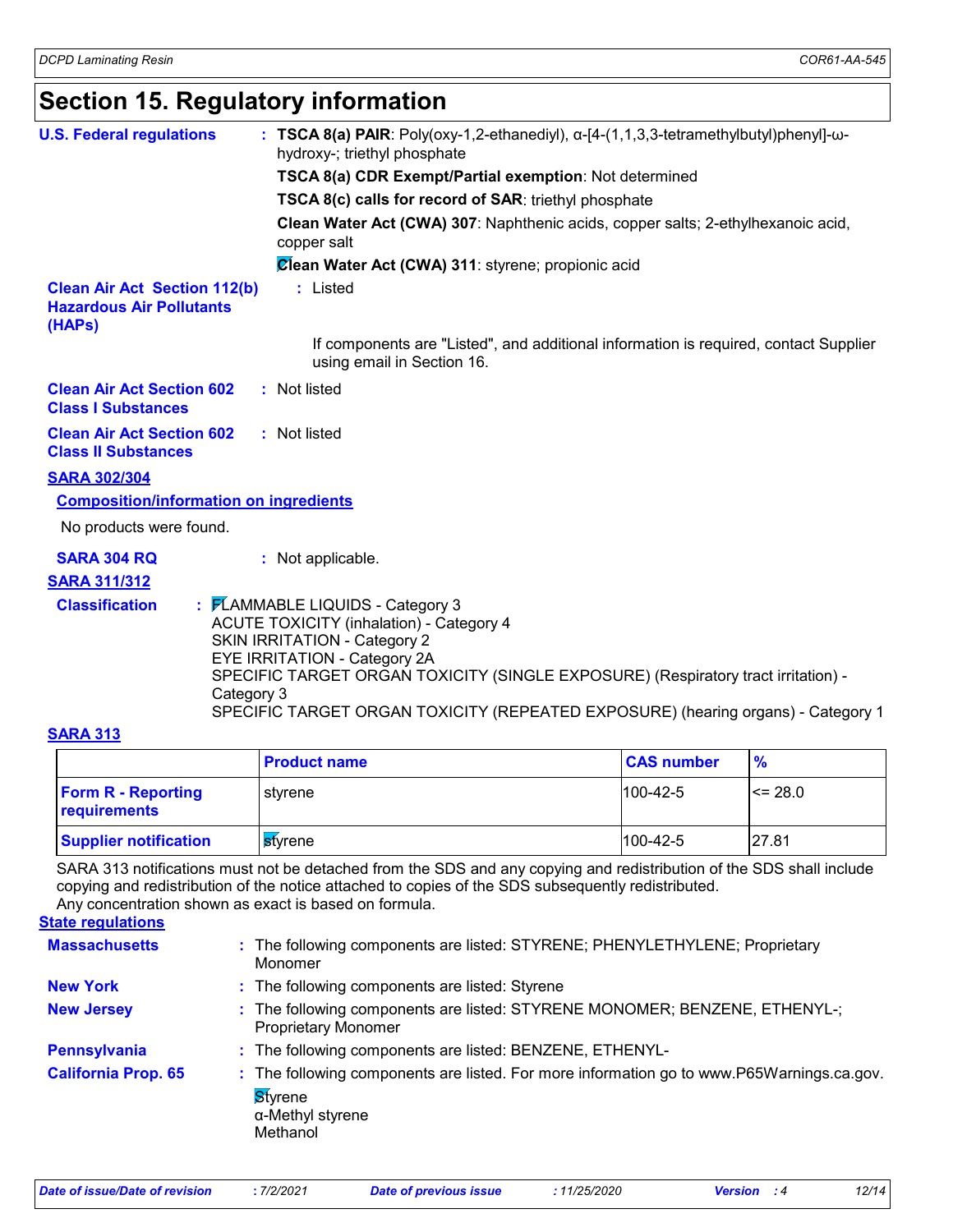### **Section 15. Regulatory information**

| <u>Inventory list</u>    |                                                                                      |
|--------------------------|--------------------------------------------------------------------------------------|
| <b>Australia</b>         | : Not determined.                                                                    |
| <b>Canada</b>            | : All components are listed or exempted.                                             |
| <b>China</b>             | : All components are listed or exempted.                                             |
| <b>Europe</b>            | : Not determined.                                                                    |
| <b>Japan</b>             | : Japan inventory (ENCS): Not determined.<br>Japan inventory (ISHL): Not determined. |
| <b>Malaysia</b>          | : Not determined.                                                                    |
| <b>New Zealand</b>       | : All components are listed or exempted.                                             |
| <b>Philippines</b>       | : Not determined.                                                                    |
| <b>Republic of Korea</b> | : All components are listed or exempted.                                             |
| <b>Taiwan</b>            | : All components are listed or exempted.                                             |
| <b>Thailand</b>          | : Not determined.                                                                    |
| <b>Turkey</b>            | : Not determined.                                                                    |
| <b>United States</b>     | : All components are listed or exempted.                                             |
| <b>Viet Nam</b>          | : All components are listed or exempted.                                             |

### **Section 16. Other information**

**Hazardous Material Information System (U.S.A.)**



**Caution: HMIS® ratings are based on a 0-4 rating scale, with 0 representing minimal hazards or risks, and 4 representing significant hazards or risks. Although HMIS® ratings and the associated label are not required on SDSs or products leaving a facility under 29 CFR 1910.1200, the preparer may choose to provide them. HMIS® ratings are to be used with a fully implemented HMIS® program. HMIS® is a registered trademark and service mark of the American Coatings Association, Inc.**

**The customer is responsible for determining the PPE code for this material. For more information on HMIS® Personal Protective Equipment (PPE) codes, consult the HMIS® Implementation Manual.**

#### **National Fire Protection Association (U.S.A.)**



**Reprinted with permission from NFPA 704-2001, Identification of the Hazards of Materials for Emergency Response Copyright ©1997, National Fire Protection Association, Quincy, MA 02269. This reprinted material is not the complete and official position of the National Fire Protection Association, on the referenced subject which is represented only by the standard in its entirety.**

**Copyright ©2001, National Fire Protection Association, Quincy, MA 02269. This warning system is intended to be interpreted and applied only by properly trained individuals to identify fire, health and reactivity hazards of chemicals. The user is referred to certain limited number of chemicals with recommended classifications in NFPA 49 and NFPA 325, which would be used as a guideline only. Whether the chemicals are classified by NFPA or not, anyone using the 704 systems to classify chemicals does so at their own risk.**

#### **Procedure used to derive the classification**